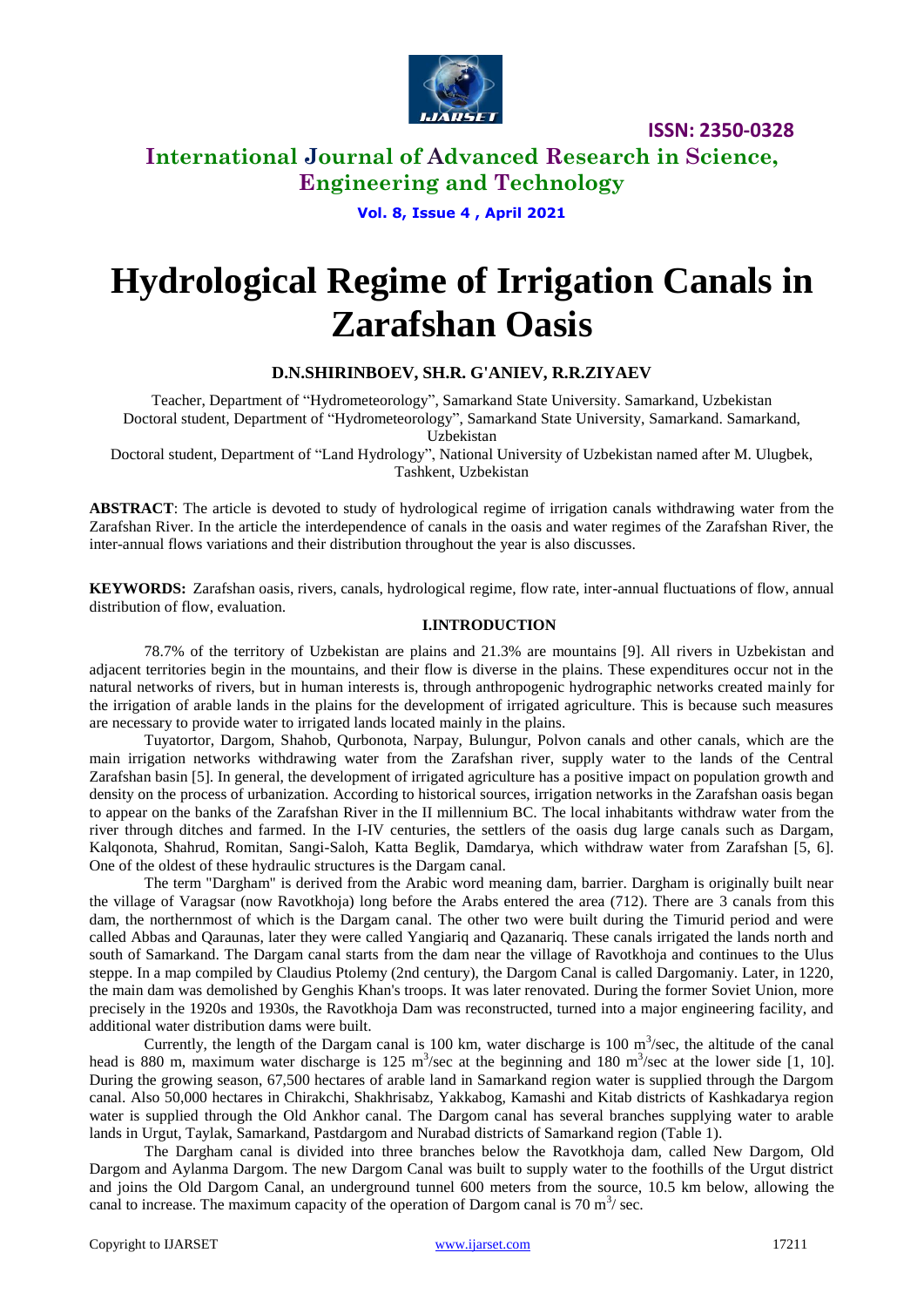

**ISSN: 2350-0328**

## **International Journal of Advanced Research in Science, Engineering and Technology**

### **Vol. 8, Issue 4 , April 2021**

|                |                          |                 | Table 1                                                                                  |                               |                 |
|----------------|--------------------------|-----------------|------------------------------------------------------------------------------------------|-------------------------------|-----------------|
|                |                          | Place, District | Main parameters of the canals in Dargam Irrigation Systems Department<br>Main parameters |                               |                 |
| $\#$           | Canals                   |                 | L,<br>km                                                                                 | $Q_{\text{max}}$<br>$m^3/sec$ | F,<br>$10^3$ ha |
| $\mathbf{1}$   | Yangi Urgut              | Urgut           | 36,4                                                                                     | 25,0                          | 18,396          |
| $\sqrt{2}$     | Янги Urgut               | Samarqand       | 27,6                                                                                     | 15,0                          | 7,747           |
| 3              | Urgutsoy                 | Urgut           | 10,0                                                                                     | 15,5                          | 0,205           |
| $\overline{4}$ | Uch Qaxramon             | Urgut           | 12,5                                                                                     | 3,50                          | 1,140           |
| 5              | Yam-1 mashina            | Urgut           | 13,5                                                                                     | 3,00                          | 1,517           |
| 6              | Kamangaron               | Urgut           | 5,0                                                                                      | 14,3                          | 0,285           |
| $\overline{7}$ | Ohaliksoy                | Urgut           | 8,0                                                                                      | 12,0                          | 0,266           |
| 8              | Yangi NSga water-bearing | Urgut           | 51,6                                                                                     | 15,0                          | 0,972           |
| 9              | Gijduvonsoy              | Urgut           | 5,8                                                                                      | 2,00                          | 0,452           |
| 10             | Muminobodsoy             | Urgut           | 4,6                                                                                      | 2,00                          | 0,326           |
| 11             | Shaudar                  | Tayloq          | 7,0                                                                                      | 10,0                          | 3,091           |
| 12             | Xocharruk                | Tayloq          | 13,87                                                                                    | 3,00                          | 0,643           |
| 13             | Kavarzor                 | Samarqand       | 10,47                                                                                    | 0,50                          | 0,482           |
| 14             | Jagalboyli               | Pastdargom      | 3,22                                                                                     | 2,00                          | 0,412           |
| 15             | Eshbo'riyev              | Pastdargom      | 1,14                                                                                     | 1,00                          | 0,069           |
| 16             | Anhor                    | Pastdargom      | 41,95                                                                                    | 25,0                          | 11,800          |
| 17             | Anhor magistral          | Pastdargom      | 13,0                                                                                     | 18,0                          | 1,420           |
| 18             | Progress                 | Pastdargom      | 30,0                                                                                     | 8,00                          | 4,680           |
| 19             | Xoncharbog magistral.    | Pastdargom      | 10,75                                                                                    | 24,0                          | 1,439           |
| 20             | <b>KPS</b>               | Pastdargom      | 46,3                                                                                     | 20,0                          | 10,274          |
| 21             | Videl-4                  | Pastdargom      | 2,83                                                                                     | 3,50                          | 1,362           |
| 22             | $MP-1$                   | Pastdargom      | 17,5                                                                                     | 5,00                          | 0,198           |
| 23             | $MP-2$                   | Pastdargom      | 2,61                                                                                     | 3,00                          | 0,269           |
| 24             | Yangi yer                | Pastdargom      | 10,5                                                                                     | 4,00                          | 0,055           |
|                | total                    |                 | 374,64                                                                                   | 234,3                         | 67,500          |

*Note: L-canal length, Q- maximum water discharge, F-irrigated land area*

Four different hydropower plants with a total capacity of 40 MW, including Khishrav (21.9 MW), Irtishar (6.4 MW), Tolligulon-1 (3 MW), Tolligulon-3 (8.8 MW) are used to supply water to agricultural crops not only from the Dargam Canal, but also used to generate electricity at HPPs. The study collected data on water consumption in order to study the annual fluctuations of the Zarafshan River and its tributaries. Based on the collected data, perennial fluctuations in the flow of the Zarafshan River and its catchment canals were analyzed (Figure 1).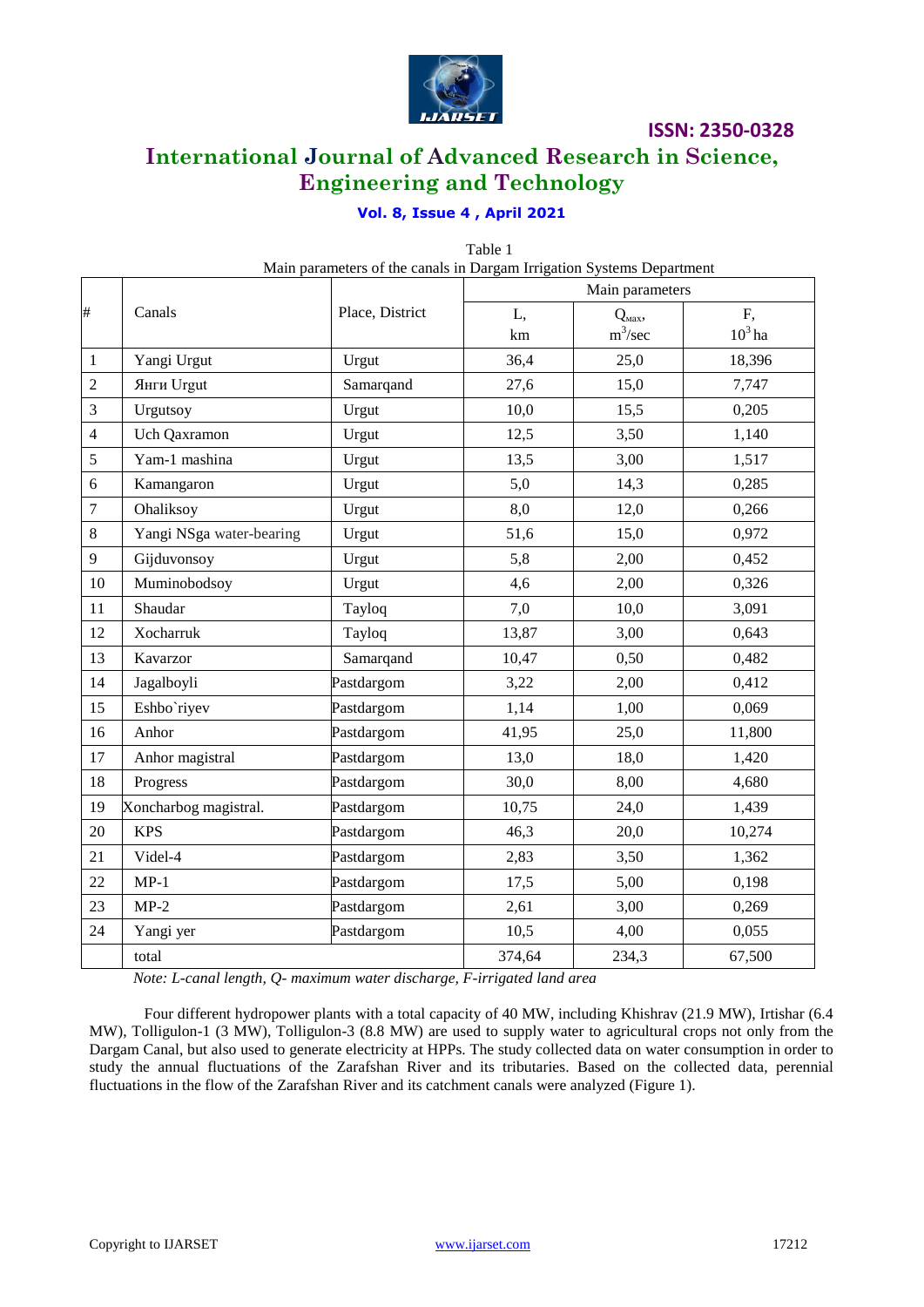

**ISSN: 2350-0328**

# **International Journal of Advanced Research in Science, Engineering and Technology Vol. 8, Issue 4 , April 2021** Fig.1. Inter-annual flow flactation of the Zerashan River and  $\Omega$ 20 40 60 80 100 120 140 160 180 1999 2001 2003 2005 2007 2009 2011 2013 2015 2017 2019 **T, ye Q, m<sup>3</sup> /s** -Zarafshon -Dargom - Yangi Dargom

canals wihdrawing from it.

As can be seen from the graph, the long-term fluctuations of water consumption observed in recent years in the Zarafshan River and its tributaries (Dargham and its tributary, the New Dargam Canal) are consistent. The lowest water level in the river was observed in 2001, with an average annual water discharge 108  $\text{m}^3$ /s. Accordingly, minimal water discharges were observed in the withdrawing canals. Hence, water withdrawal to the canals depending on low and high water in the river, and we assume that the situation is correct. Unfortunately, such a distribution is not established in the canals that receive water in the lower reaches of the Zarafshan River. In addition, in the next stage of our study, the distribution of water discharges of the Zarafshan River and its canals during the year was studied (Figure 2).



Figure 2. Changes of monthly mean water discharges of Zarafshan river and canals

As shown in the graph, the water discharge of the Dargom Canal and the New Dargam Canal vary according to the annual discharge of the Zarafshan River flow. After the water from the Zarafshan River is thrown into Dargam, it branches off again to the lower part. These sectors play an important role in providing water to various agricultural areas. Below we analyze the annual fluctuations in the average annual water discharge of the Yangi-Dargom canal, which is one of the largest branches of the canal (Figure 3).

As shown in the graph, in 2002, the canal received the largest amount of water. In contrast, in 2014, the average annual water consumption in the canal was 12.6  $m^3$ /sec, while the amount of water in the river was also lower that year